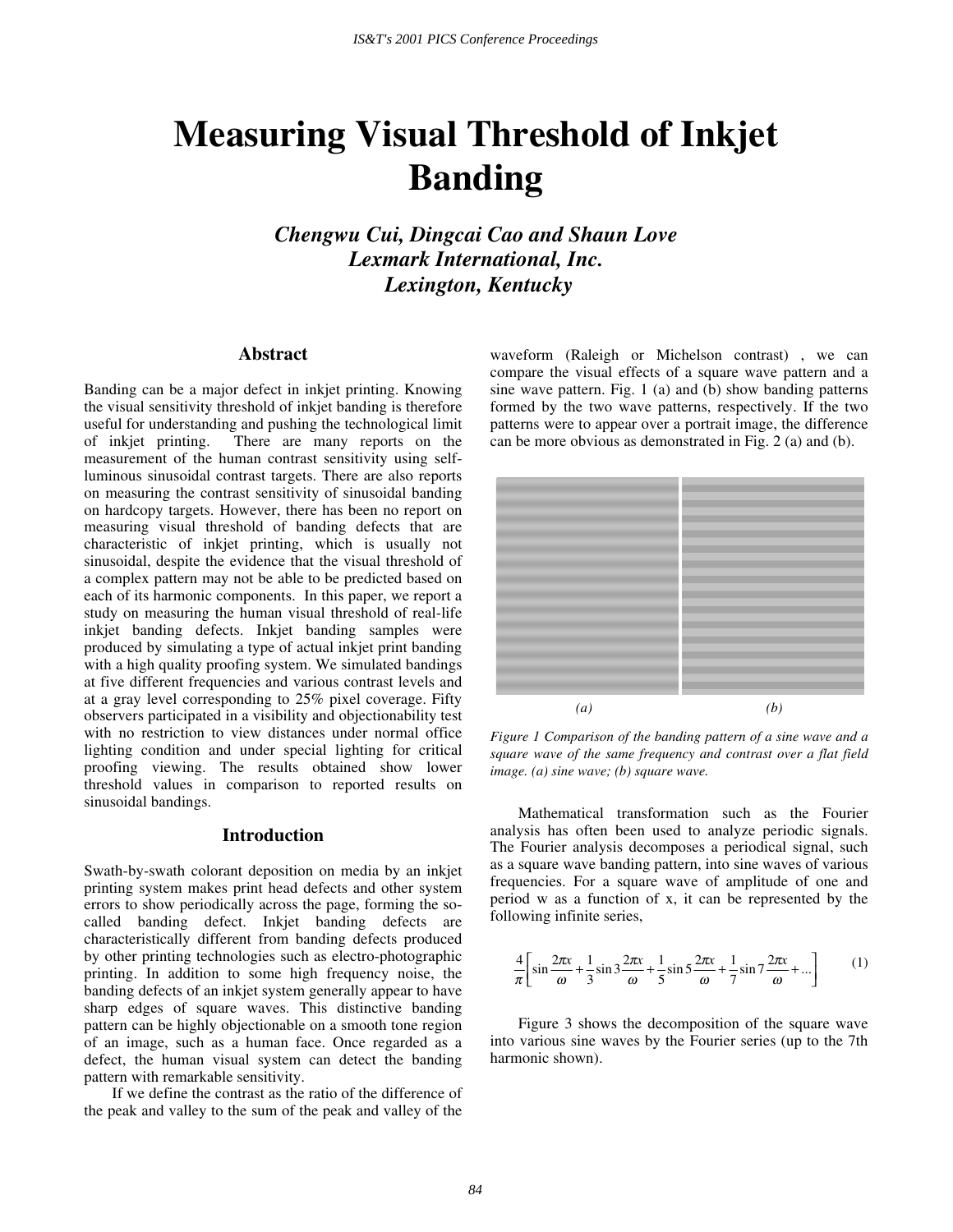

*Figure 2. Comparison of the banding pattern of a sine wave and that of a square wave of the same frequency and contrast over a portrait image. (a) Sine wave; (b) square wave.* 



*Figure 3. The square wave, its representation with a*  $7<sup>th</sup>$  *order Fourier polynomial, and its*  $I^s$ *,*  $3^{rd}$ *,*  $5^{th}$  *and*  $7^{th}$  *harmonics.* 

The sine waves can pass through a linear system with modified amplitude and phase while maintaining its original waveform. Such a linear system can therefore be characterized by its capability of passing the sine waves of various frequencies. The modulation transfer function (MTF) is often used to describe such capability. The Fourier method has been successfully applied to optical systems and the optical portion of the visual system are often treated accordingly. In its clinical application, the inverse of the visual contrast threshold as a function of spatial frequency is often called the visual contrast sensitivity function. It describes the limit of the visual system as a whole, both optical and neurological. The corresponding modulation transfer function is often called the visual transfer function of the visual system. In printing quality analysis, the banding defect is often assessed against the visual transfer function of the visual system.

Can we predict the visual sensitivity threshold for a square wave banding pattern from that of a sine wave? Because the higher harmonics of a square wave have amplitudes of  $1/3$ ,  $1/5$ , ... times of that of the fundamental harmonic, respectively, it might be expected that the higher harmonics should be below the visual threshold and therefore not visible at relative higher spatial frequencies. Because the amplitude of fundamental harmonic is about 1.27 times that of the sine wave of the same contrast, the sensitivity threshold of a square wave should be 1/1.27 of that of the sine wave. Indeed, this was proven by Campbell and Robson (1967) under stringent test conditions and controls to the variations of the optical portion of the visual system. However, they also found, under their conditions, there were large discrepancies for spatial frequencies under 0.8 cycle/degree. They found that they only could explain the results if they assumed that there were separate visual sensitivity functions, each tuned to a specific spatial frequency. This finding shows that one cannot use one overall visual transfer function to evaluate complex patterns at the lower spatial frequencies. In other words, the visual sensitivity threshold to square wave banding cannot be derived by decomposing it into sine waves and filtering by the visual transfer function at these low spatial frequencies. Inkjet banding spatial frequency is related to the dimension of the nozzle array and the number of passes used for a specific printing mode. Common banding frequencies range approximately from 1 to 20 cycles/inch (cpi). Because prints are viewed at the normal viewing distance  $(-12 \text{ inch})$ , such a range corresponds to very low frequency end of the visual transfer function  $($   $\sim$  0.2-4 cycle/degree).

Even if a single visual transfer function could be applied, it must be pointed out that potential optical variations of the visual system under different test conditions and results from a relatively small number of observers may produce large errors when used for general banding pattern defect evaluations. Most published results also used luminous displays to generate the target stimuli. The difference between reflective targets and selfluminance targets cannot be ignored. Burningham and Bouk (1994) measured threshold visibility and objectionability of sinusoidal banding in reflection prints to verify data based on luminous display reported by Van Nes and Bouman (1967). Based on their product specification development experience, they felt that the often-quoted visual transfer function might be too tight. Their results confirmed that suspicion. Although the spatial frequency range of interest to their study is different from ours here, the concern for reflective stimuli is justified. The optical portion of the visual system can change its characteristics and performance significantly for different viewing conditions and stimuli. The pupil size, state of accommodation, and ambient stray light can make significant contributions to the final modulation transferring property of the visual system. All these could be contributors for the large discrepancies found by Burningham and Bouk. For square wave patterns, the sharp edges may provide much stronger stimuli for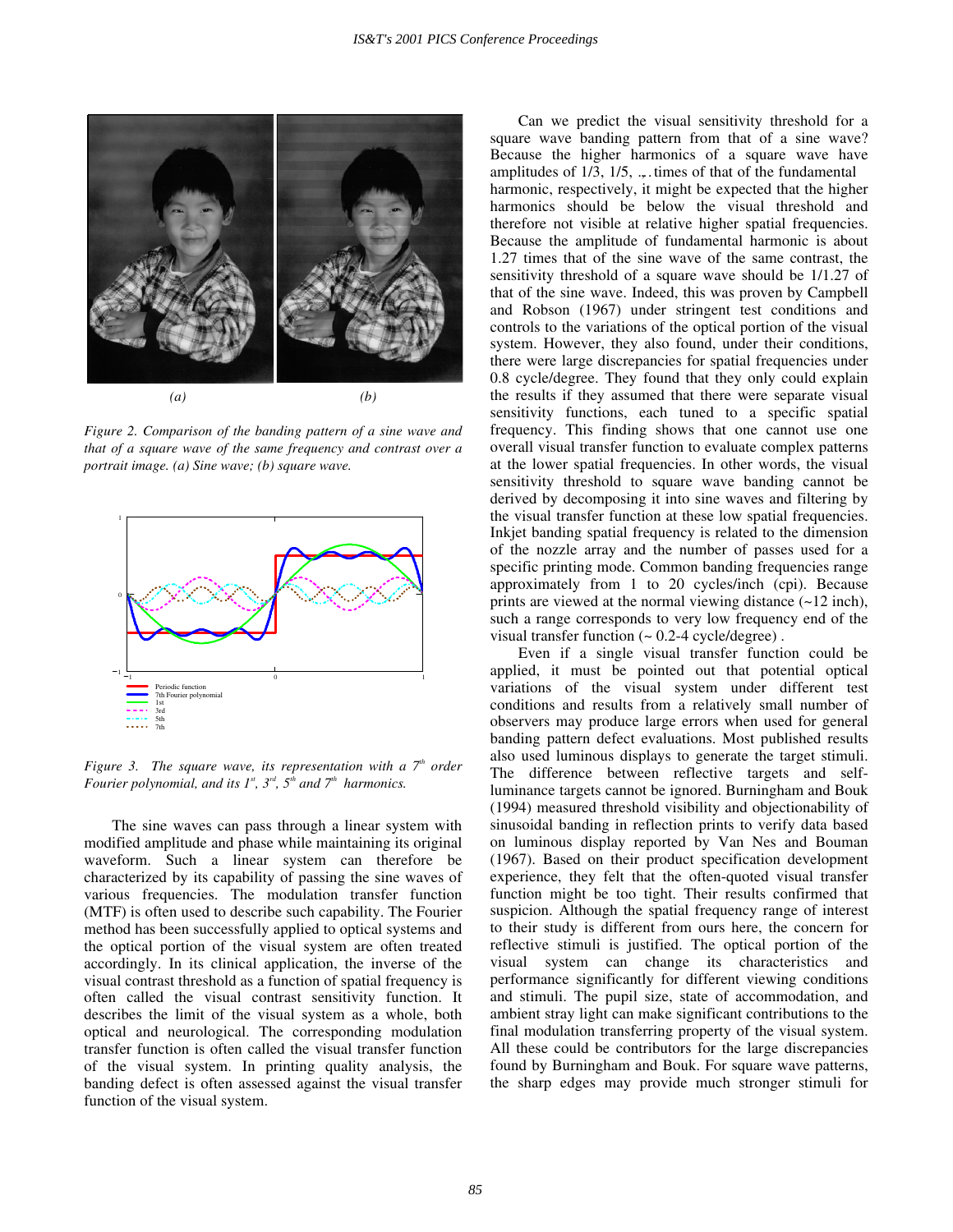ocular accommodation, which is essential for viewing near distance target.

In summary, all these potential variables make it difficult to evaluate inkjet banding defects by applying a universal visual transfer function that might have been obtained for other vision research and application purposes. On the other hand, from the perspective of applied science, we can devise a measurement to simulate real print viewing conditions and real print targets to measure the visual inkjet banding thresholds for a relative large number of observers. The results should be directly applicable to inkjet banding assessment. Along this direction, we conducted a measurement of the visual sensitivity threshold of a typical inkjet banding pattern over a flat field image at various typical spatial frequencies under normal viewing conditions.

#### **Experiment**

#### **Sample Preparation**

A Polaroid PolaProof™ 1420 system was used to produce print samples of typical inkjet bandings defects over a flat field image. The printing system was a binary printing system with a spatial resolution of 2400 dpi. In order to achieve threshold contrast levels while avoiding halftone artifacts, it was determined that a 24x24 halftone cell size had to be used. The banding profile was extracted from a typical inkjet-banding pattern as shown in Fig. 4 (a). Fig. 4 (b) shows a typical image with simulated banding given by the banding profile used.



*(b)* 

*Figure 4. (a) Inkjet banding profile used to simulate banding defects; (b) an image with the simulated banding using the banding profile shown in (a).* 

The spatial frequencies, characteristic of inkjet banding, were 2, 4, 8, 16, and 32 cycles per inch (cpi). The average density level in each image was set according to an approximately 25% pixel coverage, a known defectsensitive density level. At each spatial frequency, 15 contrast levels were used and they were intended to cover a range from sub-threshold banding to highly visible banding. The contrast values of the simulated banding were determined by correlating image pixel intensity values used in the simulation with measured CIE1976 L\* values based on three copies of 180 intensity levels in the interested density range. The samples were 3"x2.5" and mounted on 5"x4" neutral gray cardboards for handling convenience.

#### **Observers**

Fifty observers participated in this experiment voluntarily. They were employees at Lexmark International, Inc. with ages ranged from 20-50 years old and of various technical backgrounds.

#### **Test Conditions**

The test was conducted in a windowless room with walls painted to a neutral gray (N7). Two illumination systems were used. One was a regular office lighting box installed in the ceiling and produced 420 lux illumination on the surface of the test desk. The other system was an 8-lamp GretagMacbeth™ overhead fluorescent daylight D50 luminaire, producing an illumination level of about 1200 lux on the sample plane.

#### **Method**

Samples of all spatial frequencies and all contrast levels were randomly mixed into one pile and presented to the observer. The observer was asked to sort the samples into three piles according to the degree of banding defect seen: 1) no banding; 2) with acceptable banding; 3) with unacceptable banding.

#### The instructions to the observers were:

*You will be presented a series of printing samples under two different illuminators. We would like to know whether you see banding, a printing defect, in each sample. Without the banding defect, the sample should be perceptually uniform. If you see banding in a sample, please consider whether the banding is acceptable according to your standard on printing quality. Place the samples that you see no banding on your right side, those with acceptable banding in the middle, and those with unacceptable banding on the left side. Please hold the samples in the direction as indicated and ignore other printing defects.* 

The observers were instructed to hold the samples in the direction so that banding would be horizontal. To speed up the test, two identical sets of samples were prepared for use under each illumination condition. The samples were shuffled randomly before the test for each observer. After the test under one illumination condition was finished, the observer moved to another illumination condition, and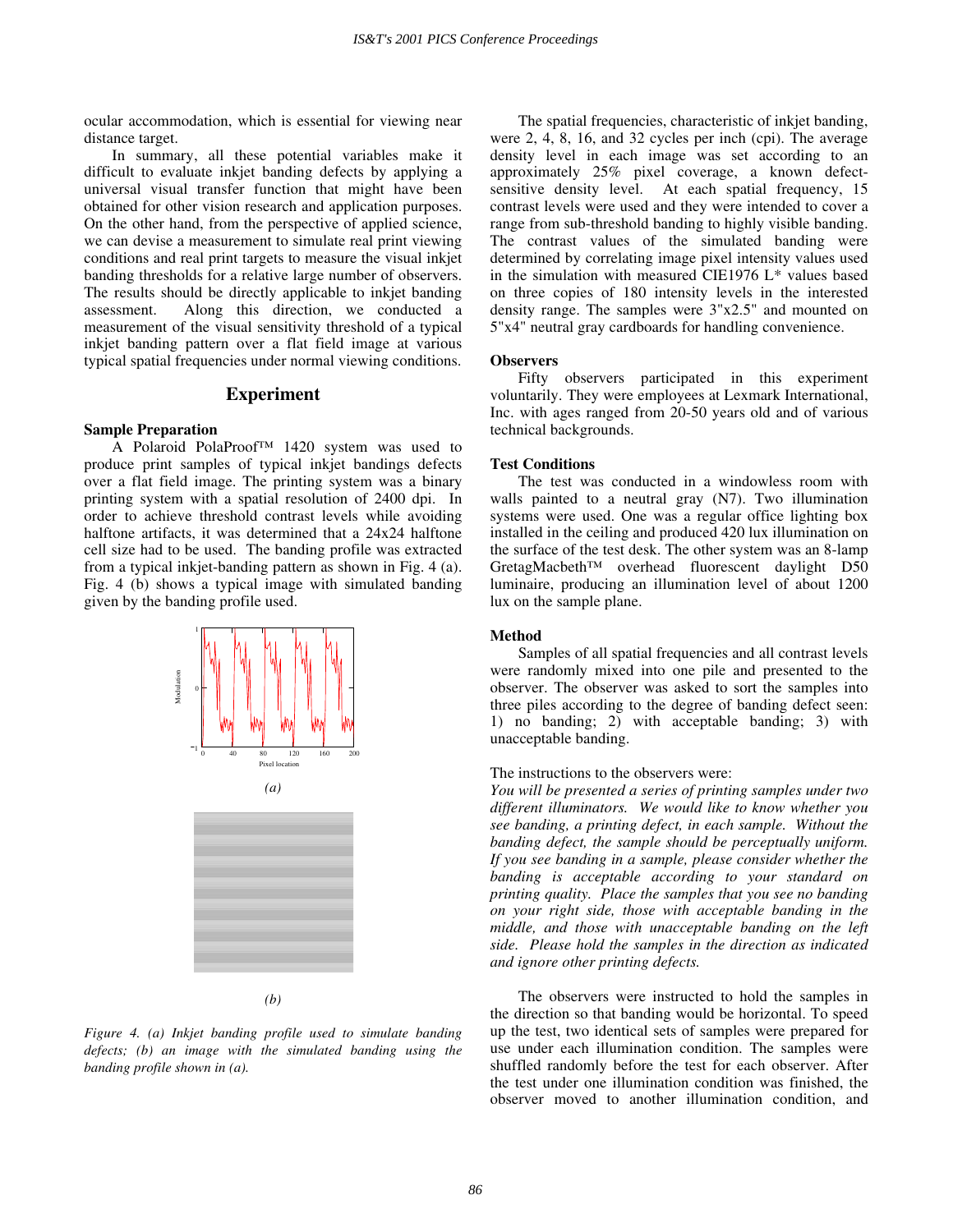rested for 2 minutes to get adapted to the illumination condition. The test lasted for approximately 20 minutes for each observer.

# **Results**

For each sample under a specific illumination, the proportion of observers seeing banding and the proportion of observers seeing unacceptable banding were computed, respectively. Corresponding psychometric functions were constructed, by linearly fitting the z scores of the proportions, to determine the banding visibility thresholds and the banding objectionability thresholds. Typical constructed psychometric functions are shown in Fig. 5 for 2 cpi pattern under critical viewing illumination condition. As can be expected, the visibility psychometric curve is steeper than the objectionability curve. With a 24x24 halftone dot size, at the lightness level of the image  $(L^*)$  $\sim$ 70), the modulation resolution the printing system was estimated at about 0.1%, therefore the derived contrast levels may not reflect the true contrast level. Three samples of adjacent nominal contrast levels might have the same true contrast level. In fact, the problem can be seen in Fig.5. Some samples tended to have the "cluster-effect". In theory, increasing the halftone cell size could result a higher contrast resolution. However, the sample printing system resolution of 2400dpi resulted in a 100 lpi resolution with a 24x24 halftone cell size. A larger halftone cell would have produced unacceptable halftone artifacts. Despite such a limitation in producing the desired contrast level, the psychometric functions obtained as shown in Fig. 5 provided sufficient information to derive the threshold values.



*Figure 5. The constructed psychometric function for the 2 cpi banding pattern under critical viewing illumination condition.* 

The threshold contrasts of visibility and objectionability were defined at the 50% proportion level. The contrasts at the 25% and the 75% level were also computed. The results were shown in Fig. 6 and 7. For comparison, the visibility threshold for variable viewing distance for flat field and the objectionability threshold for flat field image from Burningham & Bouk's study were adapted into the corresponding figures.



*Figure 6. Inkjet banding visibility thresholds under normal office light and critical viewing light, respectively.* 



*Figure 7. Inkjet banding objectionability thresholds under normal office light and critical viewing light, respectively.* 

Figures 6 and 7 show the observers were most sensitive to banding at mid-range spatial frequencies (8 and 16 cpi). At the mid-range spatial frequencies, increased illumination level would also increase the sensitivity.

To compare the visibility threshold and the objectionability threshold, the two thresholds under critical viewing illumination were shown together in Fig. 8. As can be expected, the objectionability thresholds were substantially higher than the visibility thresholds. The differences were larger at higher spatial frequencies. It indicates that the observers were more tolerant of higher spatial frequency bandings.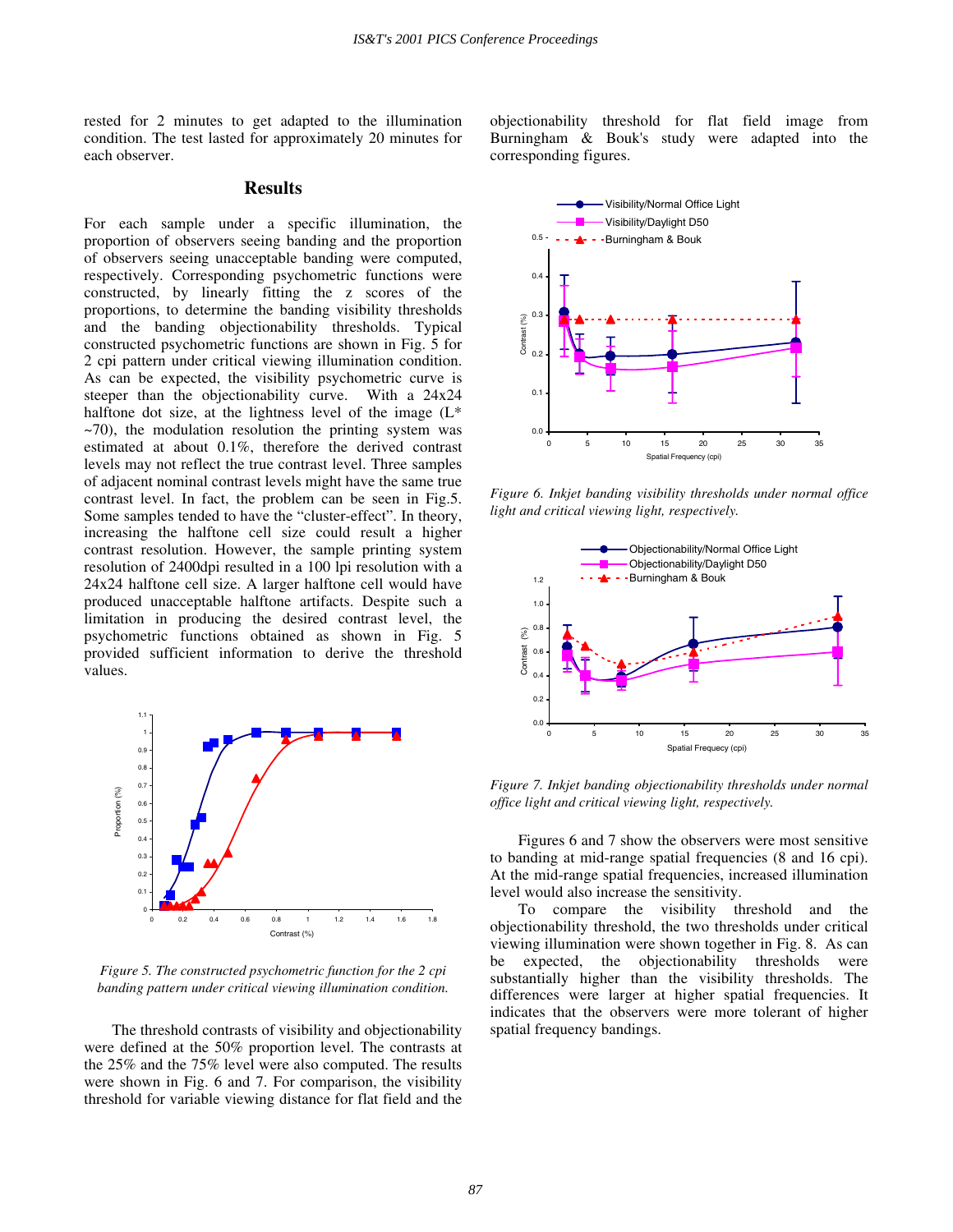

*Figure 8. Comparison of the visibility threshold and the objectionability threshold under critical viewing illumination.* 

#### **Discussion**

The major challenge for this type of studies was to make the simulation samples with contrast resolutions to cover the threshold contrast range and to derive the true modulation contrast. The visibility thresholds measured here showed that the human visual system is superbly sensitive to inkjet banding patterns. The thresholds can be as low as 0.1% modulation, which is beyond the measurement capability of some popular spectrophotometers. It, no doubt, should raise concerns when measuring banding and other printing defects with some measuring devices only capable of outputting 8 bit data.

 The thresholds are not uniform across the spatial frequency region of technological interest to inkjet printing. Although the dependence on spatial frequency is not dramatic, it can make a significant difference when rendered in printing quality in the banding defect sensitivity threshold region.

At the lower-end spatial frequencies, the threshold does not rise as dramatically as can be expected for sine wave bandings based on the visual transfer function, consistent with Campbell and Robson's finding. Extensions of this work to equivalent sine wave banding patterns and perfect square wave patterns perhaps could bring more insight into how exactly the visual system responds.

The goal of this study was to measure the thresholds of inkjet print banding defects and we found that, in general, the square wave like type of inkjet banding did have lower thresholds than that from reported sine wave bandings. There were many other critical differences between Burningham and Bouk's test and our test in addition to the difference in banding profiles. They mentioned an average density level of 0.62, which was darker than the average density used in this study. Their illumination level was also higher than the level used in our test. Their visibility threshold was taken at the 80% level and their objectionability threshold was taken at the 70% level, which should be close to our 75% levels. Despite the many

differences between the two measurements, the two results were surprisingly consistent when factoring the differences in banding profiles and threshold definitions. Our visibility threshold data were significantly lower than Burningham and Bouk's data except at the lowest spatial frequency. At 2cpi, it seemed Burningham and Bouk's threshold was lower than our 75% threshold, which is difficult to explain. Their data showed a surprising constant threshold across a large range of spatial frequencies. For 4, 8, and 16 cpi, our thresholds were lower as expected for square wave banding patterns. At 32 cpi, the two thresholds were identical. For the objectionability thresholds, the two thresholds were about the same.

Due to numerous measurement differences, we feel it should be mentioned that it is perhaps reckless to make precise comparisons between the two measurements.

The banding profile used in this study does not have a perfect square wave profile. It also consisted of some high frequency banding lines that likely resulted from single nozzle errors. To show how this banding profile differs from the perfect square wave, Fig. 9 shows the FFT analysis of the pattern against that of a perfect square wave. Because the contrast was calculated peak to valley, the square wave part of the inkjet banding profile used here had a lower contrast than the perfect square wave. However, the general Fourier spectrums are very similar. The lower amplitude of the fundamental harmonic of the banding profile indicates the measured threshold could be lower if a perfect square wave profile was used.



*Figure 9. Fourier spectrum of the inkjet banding pattern used in this study and that of the perfect square wave.* 

This study shows that the observers clearly could tolerate some banding patterns as printing defects. The observers generally can tolerate twice to three times the visibility threshold from low to higher frequencies of interest to inkjet banding defects. Burningham and Bouk found strong dependency of such tolerance on image content, which is beyond what the visual transfer function can explain. Fig. 2. (a) and (b) also show the strong effect indisputably. If we look at the effect of the higher